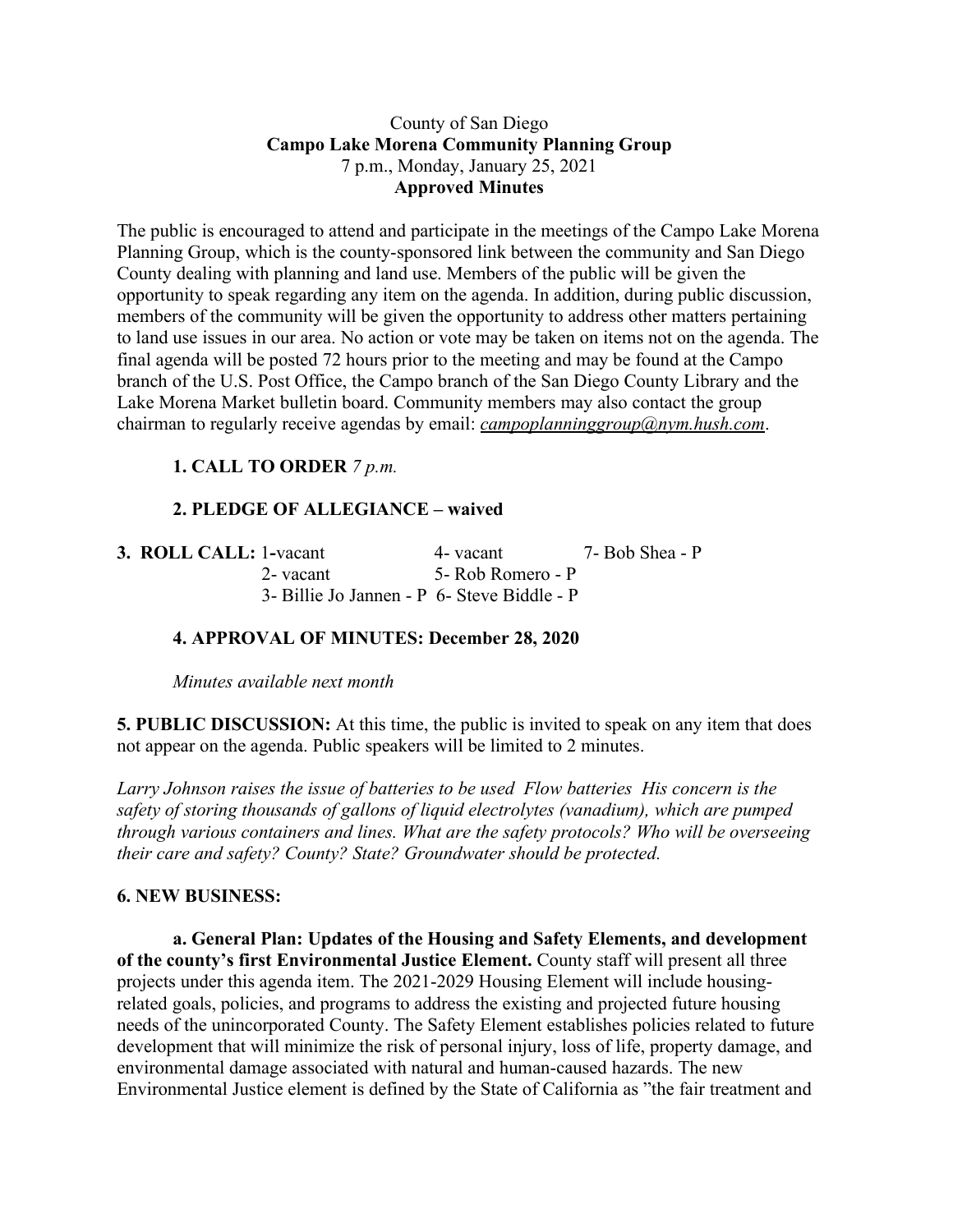meaningful involvement of people of all races, cultures, incomes, and national origins with respect to the development, adoption, implementation, and enforcement of environmental laws, regulations, and policies."

https://www.sandiegocounty.gov/content/sdc/pds/GPUpdate2021/EJElement.html https://www.sandiegocounty.gov/content/sdc/pds/GPUpdate2021/SafetyElement.html https://www.sandiegocounty.gov/content/sdc/pds/GPUpdate2021/HousingElement.html

*Planner Robert Ebert: Housing is updated per goals and objectives handed down by the state. They will be doing a site inventory and implementation plans to achieve those objectives. He expects a strong focus on low income housing and much of that will be shifted to more urban areas. Billie Jo Jannen raised the issue of how housing element will be changed to accommodate the 30 percent of planning area being given over to renewable energy streamlining. Ebert said that will be a consideration subject to guidance from the BOS.*

*Planner Mike Madrid: The Safety Element focuses on updating hazard mapping (natural and human caused), vulnerability and mitigation of climate change, and identifying areas where evacuation options are limited. Larry Johnson raised the issue of safety of utility scale batteries. Ebert said he would try to find someone to answer questions about this.*

*Planner Audrey Hamilton: Environmental Justice Element is required by state any time that two or more other elements are updated. Disadvantaged communities are defined as low income communities that are disproportionately affected by pollution that leads to negative health affects and environmental degradation. This includes promoting civic engagement, safe and sanitary homes, and prioritizing improvements and programs to address inequity. North Lemon Grove, North El Cajon and portions of Spring Valley and Sweetwater reach the threshold for being considered socioeconomically and environmentally disadvantaged. The project, is expected to go to the BOS around June 2021.*

*No language has yet been presented for any of these projects.*

*Billie Jo Jannen asked why nothing about not causing environmental injustice, such as forcing large renewable energy projects into rural communities. Steve Biddle wanted to know if the whole county would be included in some goals and policies. Hamilton said she would email information to Chairman Jannen on both of those questions.*

*Rob Romero wanted to know what monies would be channeled into mitigating and heading off injustice. Planners did not know that any funding would be coming from the state.*

*Billie Jo Jannen wanted to know if there would be any standards in the element for assessing environmental justice for new projects.*

*Steve Biddle wanted to know if local community plans would be updated with an environmental justice component. Planners said the general plan would govern this.*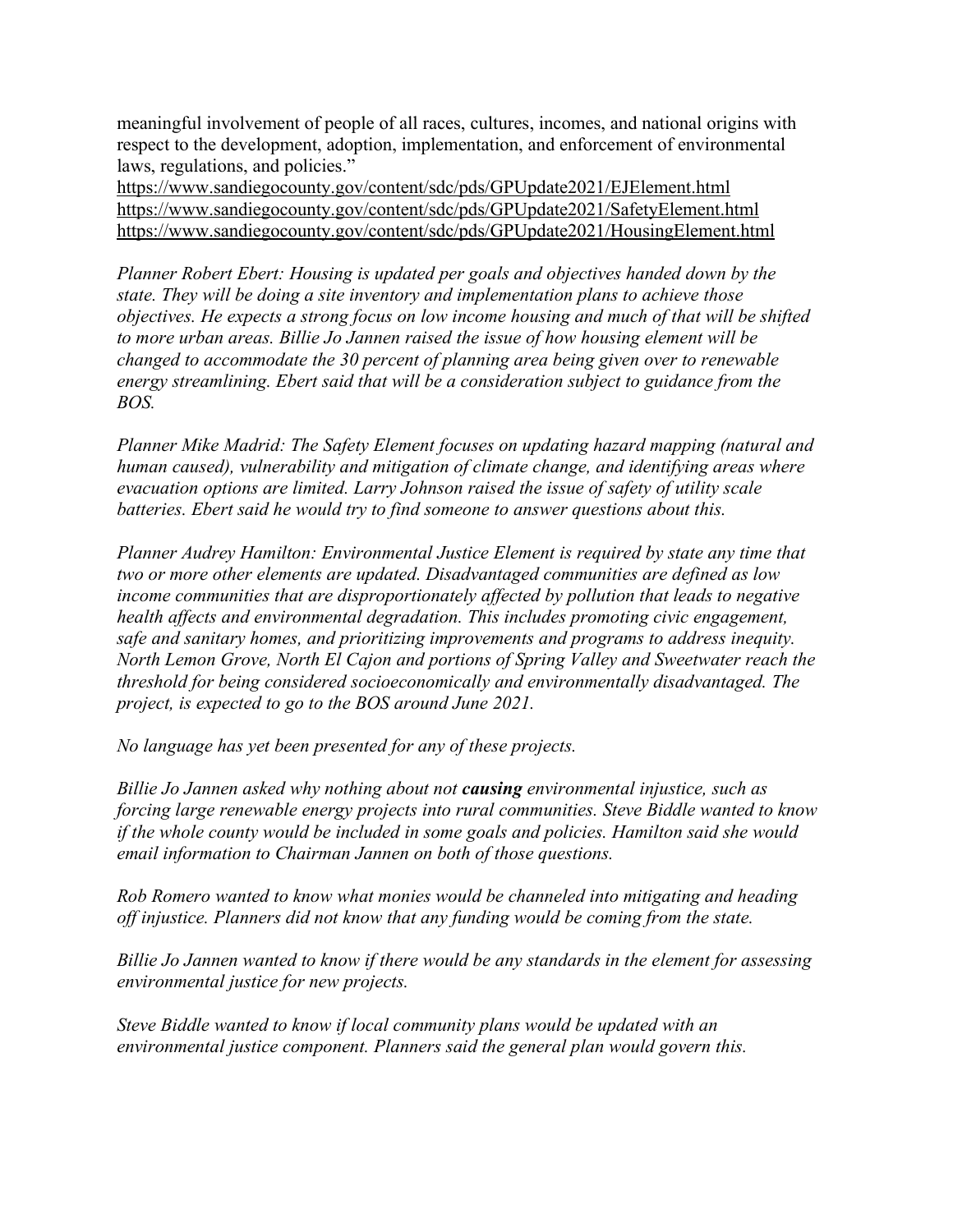**b. Park Land Dedication Ordinance (PLDO) Priority List for Campo/Lake Morena annual update.** The current list, in order of priority: 1. Campo Road Trail improvements 2. Community ball field turf, concession stand and restrooms 3. Multipurpose sports field 4. Skate Park

*Motion by Steve Biddle to retain the current order of priority, seconded by Rob Romero. Motion approved 4-0-0*

#### **7. OLD BUSINESS:**

**a. Standing subcommittee reports (no action):** Groundwater, Rob Romero; Sewer and Septic, vacant; Community Economic Impacts, Steve Biddle; Public Safety, Bob Shea.

*Steve Biddle said that some 2,000 regional workers have become unemployed due to Biden's work stoppage on the border fence. This can be expected to damage the local economy.*

*Rob Romero reported that the cannabis ordinance development is moving ahead and we should take this opportunity to push for small "mom and pop" growing operations, as opposed to giant corporate concerns such as the hemp farm already operating in Potrero. This would help to contain groundwater use and odors, for example.*

**c. Chairman's report, Billie Jo Jannen:** The county has scheduled one final "inperson" training. County staff is requesting RSVPs, per the instruction in the email I sent out.

#### **8. CORRESPONDENCE AND ANNOUNCEMENTS**

**a. The Star Ranch vesting and landscape architecture maps** are available, both at meetings and by appointment with the CLMPG chairman. The property has been for sale for some years and has been in and out of escrow with both conservation and private enterprise entities. **The proposed plan is still in play and is part of the property offering, but will be abandoned if purchased by conservation entities.**

**b. County of San Diego's Community Action Partnership and Circulate San Diego invitation to participate in two input activities for the 2020 Community Needs Assessment. Forwarded to group.**

**c. Notice that public review has been extended on the current (third) rewrite of the county's climate action plan.** Comments on the Notice of Preparation will now be accepted for 57 days following the issuance of the first notice on December 10, 2020, and must be received no later than February 4, 2021. The County is providing 27 extra days. Information on how to comment here:

https://www.sandiegocounty.gov/content/sdc/sustainability/climateactionplan.html **Forwarded to group.**

**d. Draft Guidelines for Determining Significance for Hydrology and Water Quality for review.** These guidelines allow for streamlining options during discretionary review to conduct a preliminary hydrology and/or water quality analysis. The letter asks for